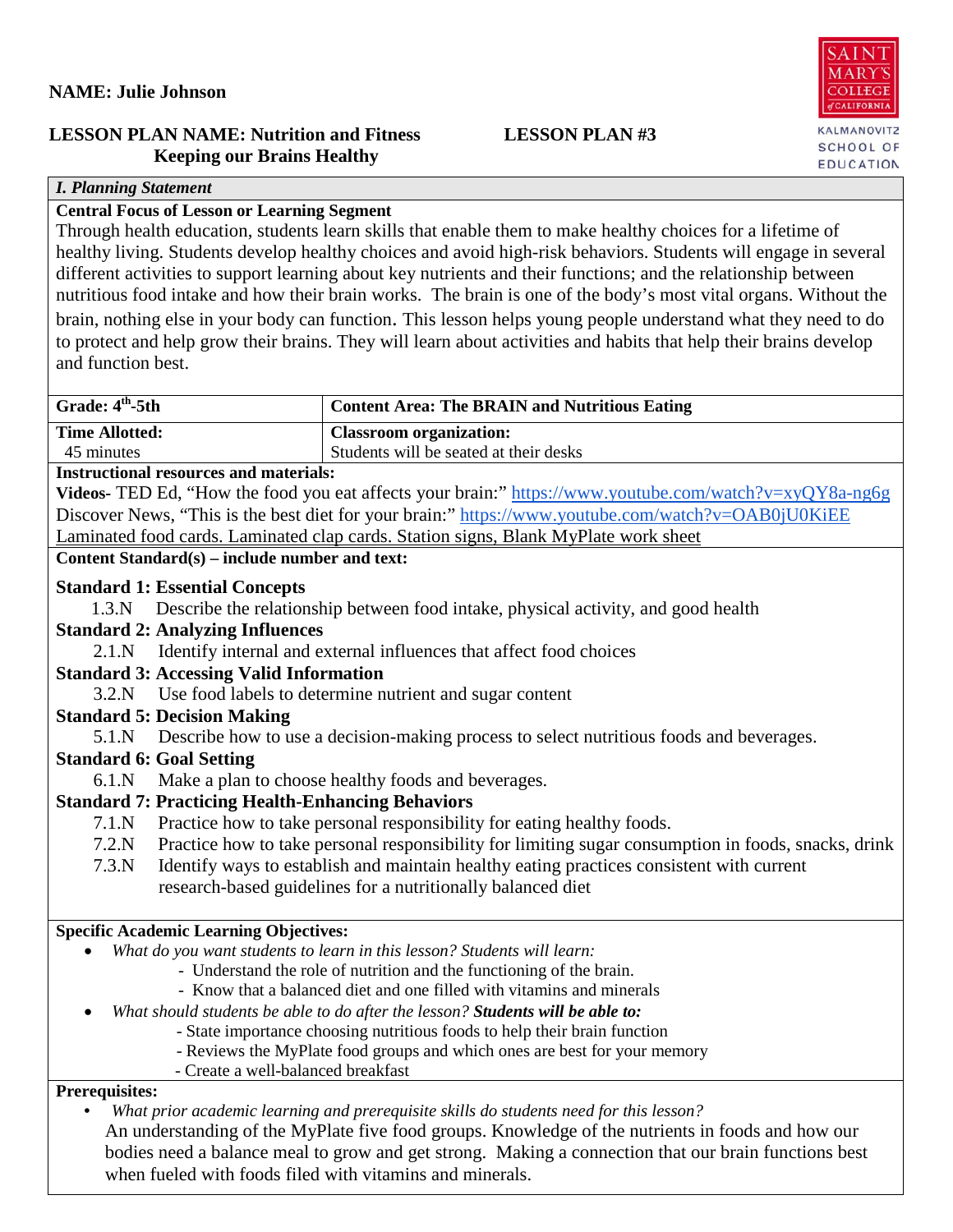- *How will you determine whether students have these?* When children have a good deal of experience and begin to form some ideas, they need to step back from their hands-on investigative work, review and reflect on what they have done, and bring together data/ideas and formulate patterns and relationships
- *How will you connect to students' assets, including everyday experiences, cultural and language backgrounds and practices, and interests?*

Developing an in-depth understanding of each learner can be accomplished by developing student learning profiles to capture learning identity of all students. Work to make each lesson meaningful to all students. Adopt a studentcentered approach to instruction increase opportunities for student engagement, which then helps everyone more successfully achieve the course's learning

## **(If Applicable) Key ELD Standard(s):**

#### **Academic Language:**

#### **Academic language demands:**

• *What academic language is used in the lesson? (language functions, vocabulary/symbols, syntax and discourse)* Listening along with student being able to evaluate, describe, and identify the information they will be learning. Another key language demand will be speaking out loud to a partner, table group, or entire class. Students will define vocabulary words and connect to the instructions. Students will need to describe what nutrition is and how they can make good nutritional choices. Vocabulary to be used:

#### **Academic language supports:**

- *Identify the specific strategies/tasks/language supports used before and during the lesson to help all students meet the language demands.* 
	- Provide a brief overview of the content material being presented
	- Make available scaffolding and extension options to build on previous learning
	- Provide students with the definitions and model sentences for all vocabulary words
	- Stop and summarize Identify important concepts
	- Maintain eye contact to engage in active listening

#### **Accommodations (to ensure all students have access to the curriculum):**

*• Describe your instructional strategies and planned supports for:*

 *• individual and/or groups of students who are learning English*

- -Direct/indirect modeling of English language structures and conventions with corrective feedback
- -Decoding simple reading passages
- -Daily language lessons in writing, spelling, and grammar that are connected to the related readings of the content curriculum, not taught as isolated and unrelated skills
- -Giving students an amount of "wait time" to interpret information or to process questions related to content is encouraged before demanding a response.
- *individual and/or groups of students who have special needs*
	- -Extended time to complete assessments will be provided for those students who need that time, or who are guaranteed that time according to I.E.P.s or 504 plans.
	- -Summarizing, paraphrasing, and notes will be provided for those students who struggle with reading comprehension and written expression, or those who are guaranteed those accommodations according to I.E.P.s or 504 plans.
	- -Proficiency of a specific skill/concept will be appropriate alternative assessments for those students whose multiple intelligences have large weaknesses in reading comprehension and written expression
	- -Use *negotiating of meaning* to provide ways to express needs, ideas, thoughts, and intentions

#### **Assessment:**

- *Describe your planned formal and informal assessments.*
	- *-* Informal assessment will be done as lesson begins. Following the introduction of what we will be learning, the teacher will …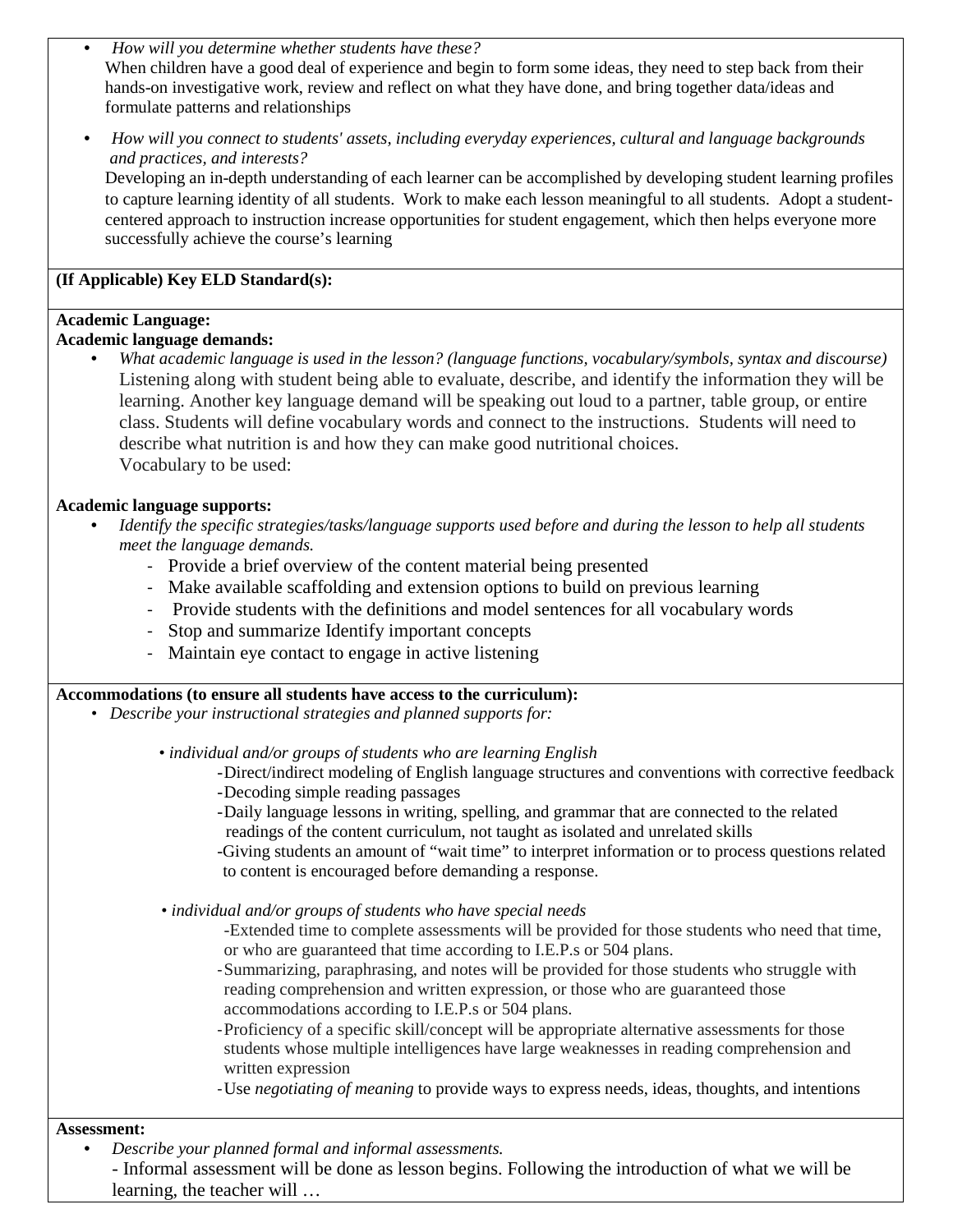|             | How will your assessment(s) provide evidence of student learning?<br>On Going INFORMAL ASSESSENT will take place with the list of questions teacher asks while                                                                                                                                                                                                                                                                                                                                                                                                                                                                                                                                |
|-------------|-----------------------------------------------------------------------------------------------------------------------------------------------------------------------------------------------------------------------------------------------------------------------------------------------------------------------------------------------------------------------------------------------------------------------------------------------------------------------------------------------------------------------------------------------------------------------------------------------------------------------------------------------------------------------------------------------|
|             | activity is going on                                                                                                                                                                                                                                                                                                                                                                                                                                                                                                                                                                                                                                                                          |
|             | There will be no formal assessment given for this lesson.                                                                                                                                                                                                                                                                                                                                                                                                                                                                                                                                                                                                                                     |
|             | Describe any adaptations of your assessments for:<br>• individual and/or groups of students who are learning English?<br>-Giving students an amount of "wait time" to interpret information or to process questions related                                                                                                                                                                                                                                                                                                                                                                                                                                                                   |
|             | to content is encouraged before demanding a response.                                                                                                                                                                                                                                                                                                                                                                                                                                                                                                                                                                                                                                         |
|             | • individual and/or groups of students who have special needs?<br>-Extended time to complete assessments will be provided for those students who need that time,                                                                                                                                                                                                                                                                                                                                                                                                                                                                                                                              |
|             | or who are guaranteed that time per I.E.P.s or 504 plans.                                                                                                                                                                                                                                                                                                                                                                                                                                                                                                                                                                                                                                     |
|             |                                                                                                                                                                                                                                                                                                                                                                                                                                                                                                                                                                                                                                                                                               |
|             | <b>II. Instructional Sequence</b>                                                                                                                                                                                                                                                                                                                                                                                                                                                                                                                                                                                                                                                             |
| <b>Time</b> | Set or introduction:<br>How will you begin the lesson? How will you present a problem or question, engage and motivate learners,                                                                                                                                                                                                                                                                                                                                                                                                                                                                                                                                                              |
| 10          | connect to prior experience, activate prior knowledge and/or share learning outcomes?                                                                                                                                                                                                                                                                                                                                                                                                                                                                                                                                                                                                         |
| <b>MIns</b> | Begin with a review asking students what the five food groups are. Let the students know we are going                                                                                                                                                                                                                                                                                                                                                                                                                                                                                                                                                                                         |
|             | to play a game as a review of the five food groups. To assess the understanding of the five good                                                                                                                                                                                                                                                                                                                                                                                                                                                                                                                                                                                              |
|             | groups- each student will be given five cards all different in color. The color card will represent one of<br>the food groups. The green card will represent vegetables. Red will be for fruits. Yellow will be                                                                                                                                                                                                                                                                                                                                                                                                                                                                               |
|             | grains. Purple will be protein and Blue will be for dairy.                                                                                                                                                                                                                                                                                                                                                                                                                                                                                                                                                                                                                                    |
|             | The teacher says "Heads down, cards on your lap, it's time to play "food group up!"                                                                                                                                                                                                                                                                                                                                                                                                                                                                                                                                                                                                           |
|             | The kids put their heads down on their desks, and put their group of cards down on their lap in front of<br>them so they can see their cards but not look around the room.                                                                                                                                                                                                                                                                                                                                                                                                                                                                                                                    |
|             |                                                                                                                                                                                                                                                                                                                                                                                                                                                                                                                                                                                                                                                                                               |
|             | I am going to read a statement about a food group. When I say "food group up- I want you to keep your<br>heads down and just raise the color card to represent the food group you believe is what I am referring<br>to. Raise your card high in the air so I can see everyone's card. Remind students- No peaking                                                                                                                                                                                                                                                                                                                                                                             |
|             | Bridge to the new lesson by talking about how healthy eating can lead to better brain function, like<br>increased memory. Discuss the value of healthy eating and the benefits nutritious foods have on your<br>bodies to include your brain. Your brain needs plenty of fuel. The things you eat in the short term can<br>impact your mental focus and concentration. It's best to get a balanced diet full of whole foods rich in<br>vitamins, minerals, proteins, and healthy fats. These are called super foods. Ask students if they have<br>any thoughts on what a super food might be. Circle back to the MyPlate food groups. Ask students to<br>say those five food groups out loud. |
|             |                                                                                                                                                                                                                                                                                                                                                                                                                                                                                                                                                                                                                                                                                               |
| 20<br>mins  | <b>Developing Content/Body of Lesson:</b><br>What learning tasks and instructional strategies will you use in the main part of the lesson? How will the lesson<br>unfold? What if students finish early or are not finished?                                                                                                                                                                                                                                                                                                                                                                                                                                                                  |
|             | Station 1 Give students 4 after school snack options and ask them to select the one that is the<br>$\bullet$<br>most healthy. If students finish quickly, ask them to sort the foods in the snack into the correct<br>place on MyPlate.                                                                                                                                                                                                                                                                                                                                                                                                                                                       |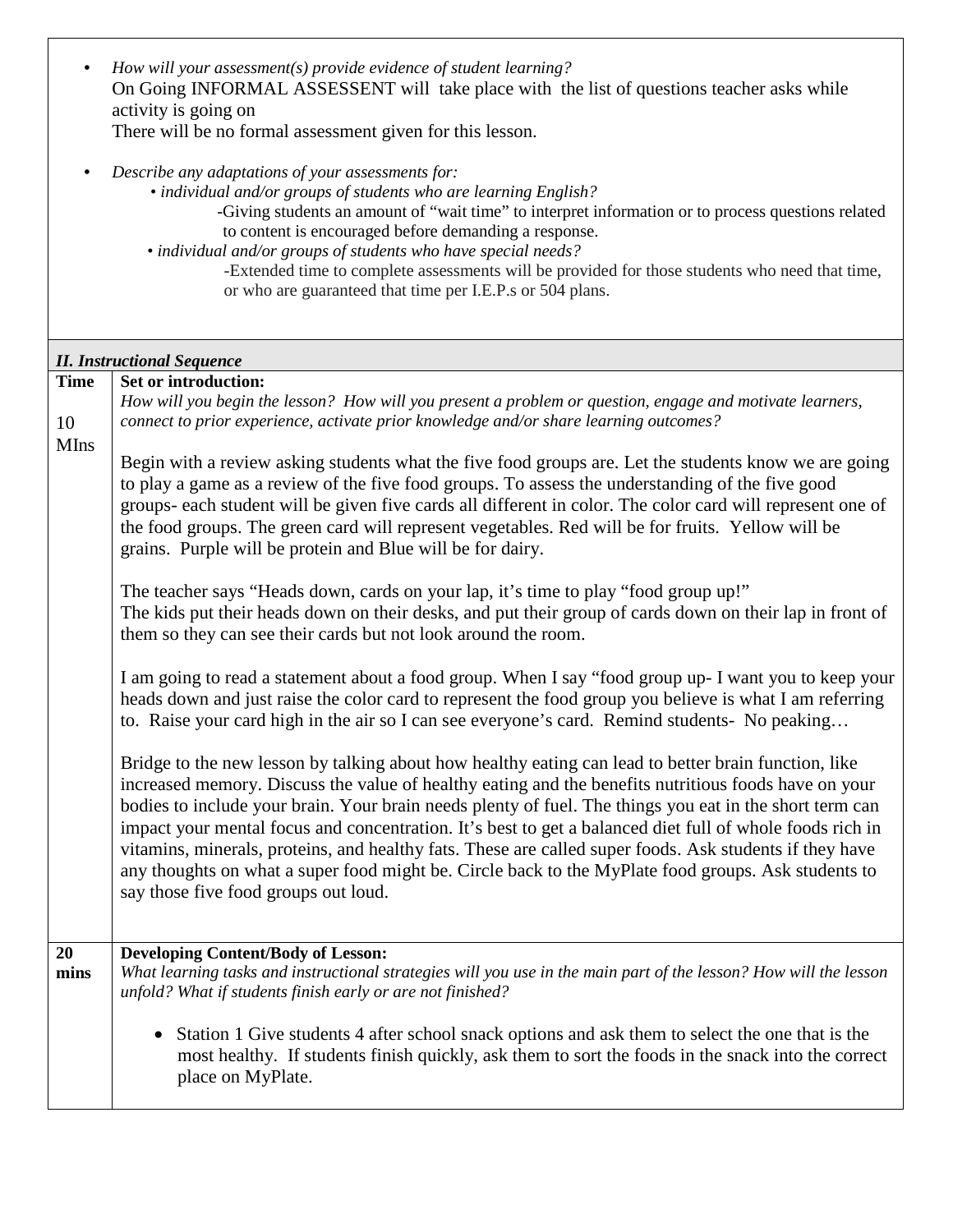

#### *Station 2 memory Game*

Directions for Game: Shuffle the deck, and place it face down in the middle of the table. One person takes a card on the top of the deck and claps the number of claps that are on the card (if you picked a "2," clap twice). The next person does the same clap as the person before them, and then takes a card from the deck and follows the directions on the card. This continues around in the circle until you get back to the beginning. Let the students know that memory can be affected by the foods you eat. A diet rich in proteins and grains increases memory ability/

Optional: Use the following sample cards for the deck for the memory game.

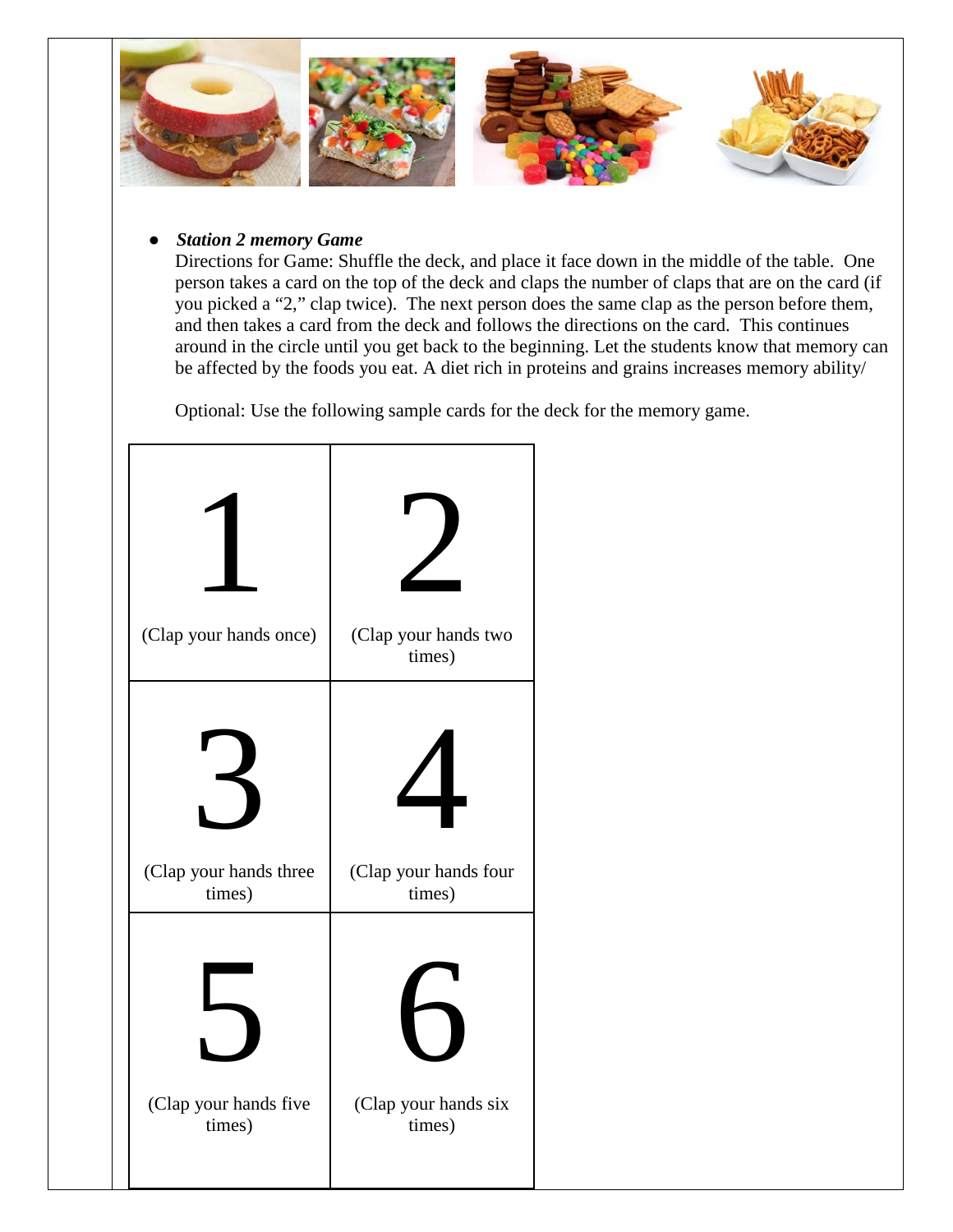● *"How does the brain function" Activity- (Station 3). Students will watch one of two videos.* Teacher Prep: Pick the best video for your class to watch, of the two provided. This can be watched as an entire class or the links can be provided if students are using 1:1 Technology.

TED Ed, "How the food you eat affects your brain:" <https://www.youtube.com/watch?v=xyQY8a-ng6g>

Discover News, "This is the best diet for your brain:" <https://www.youtube.com/watch?v=OAB0jU0KiEE>

## ● *Activity for students to pick foods that are good for the brain to function (Station4 ).*

Teacher Prep: Print out the following pictures and arranged them in the middle of a shared desk. Suggestion to laminate pictures to be used over and over again. Students will need to have their MyPlate worksheet with them for this activity. Pictures taken from Google. Foods for the brain suggested from: [https://www.webmd.com/add-adhd/childhood](https://www.webmd.com/add-adhd/childhood-adhd/features/brain-foods-kids#1)[adhd/features/brain-foods-kids#1](https://www.webmd.com/add-adhd/childhood-adhd/features/brain-foods-kids#1) 

Directions: In front of you are a stack of pictures. Sort the pictures into one stack of foods that are good for your brain and food that is not good for your brain. After, sort the good foods into your MyPlate.